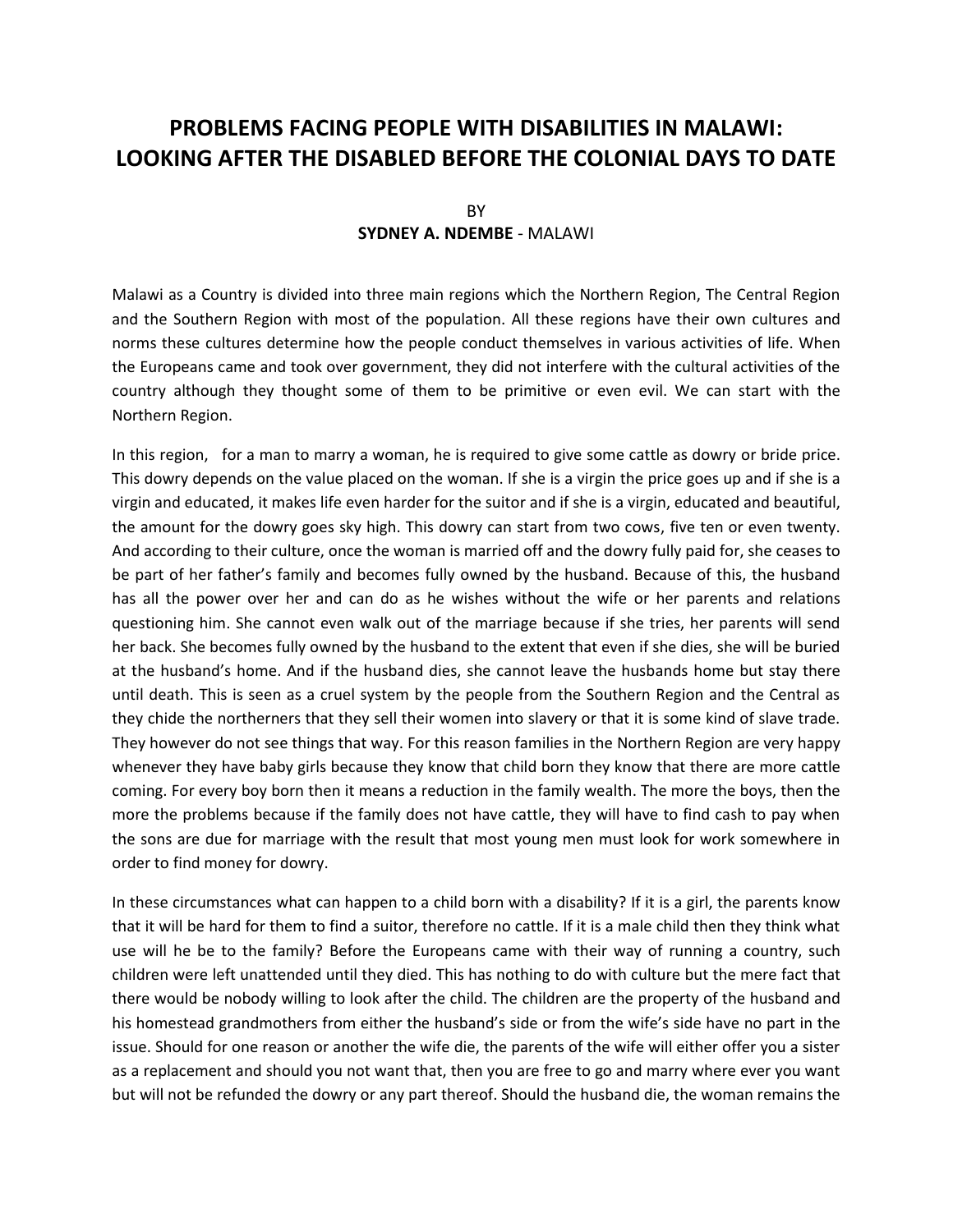property of her husband's village. She maybe offered to another close relative of the husband but she will remain there till death. A disabled child in this case will still be with the mother under the wings of the relatives of the late husband. For this reason therefore, it is next to impossible for a woman to walk out of a marriage no matter how abusive the husband may be. The husband is free to bring in other wives without the wife questioning or being consulted.

Coming to the Central Region there are some areas where the practice is softer because they only give some chickens as dowry and the marriage rules are not as stringent as those of the Northern Region. In the unfortunate event that the husband dies, the wife can go and get married again without the husbands family interfering.

As for the Southern Region, most parts are liberal and men and women are allowed to marry who they want without giving anything as a dowry. They are also free to go and establish a home for themselves anywhere. This way the responsibility of caring for their children disabled or not is theirs. There are however those people who are far down in the lower part of the country. These people border with Mozambique and also use the dowry system but even that is only by giving chickens. These too have to look after their children on their own without recourse to the grandparents.

In the Southern Region therefore, there is parental care of the wife and the children if the husband dies, the wife is free to go and get married again and if it is the wife who dies the husband is free to remarry anywhere he wants. In both cases there are rites that are conducted to free the woman or man and allow her/him to re marry. They can get remarried for as many times they may wish. If ever a child was born with a disability, it was given to the grandmother to look after.

In those days before the Europeans established government in Malawi, there were not many if any disabled children being seen anywhere. Does it mean there were no disabled children? No. They were there but they were hidden away from anybody's sight. On the extreme side, children were being born in the homes of traditional birth attendants and whenever they found that the child they delivered had a disability, they did not allow it to survive. For this reason the number of children with disabilities was not very significant. These were the pre-colonial days. Children with disabilities were not allowed or given a chance of life.

After the Europeans established government in Malawi, hospitals and health centres were established by both Government and Missionaries and expectant mothers were encouraged to give birth in these places. The elimination of disabled children at birth was therefore stopped Children with disabilities were therefore cared for in their homes or by the grandmothers. The children were still locked away in the houses and were not allowed to go out of the house. The problem was the belief that any family that gave birth to a disabled child was being punished for some wrong they committed at one time or another. For fear of being laughed at by neighbors they kept the disabled child secretly and if someone asked how many children are in the family, they would mention a number minus the disabled child. This meant that the child was not being counted as one of the family and was therefore not cared for. The disabled child was left out of any social event or any event for that matter. He therefore lived a life of exclusion and neglect.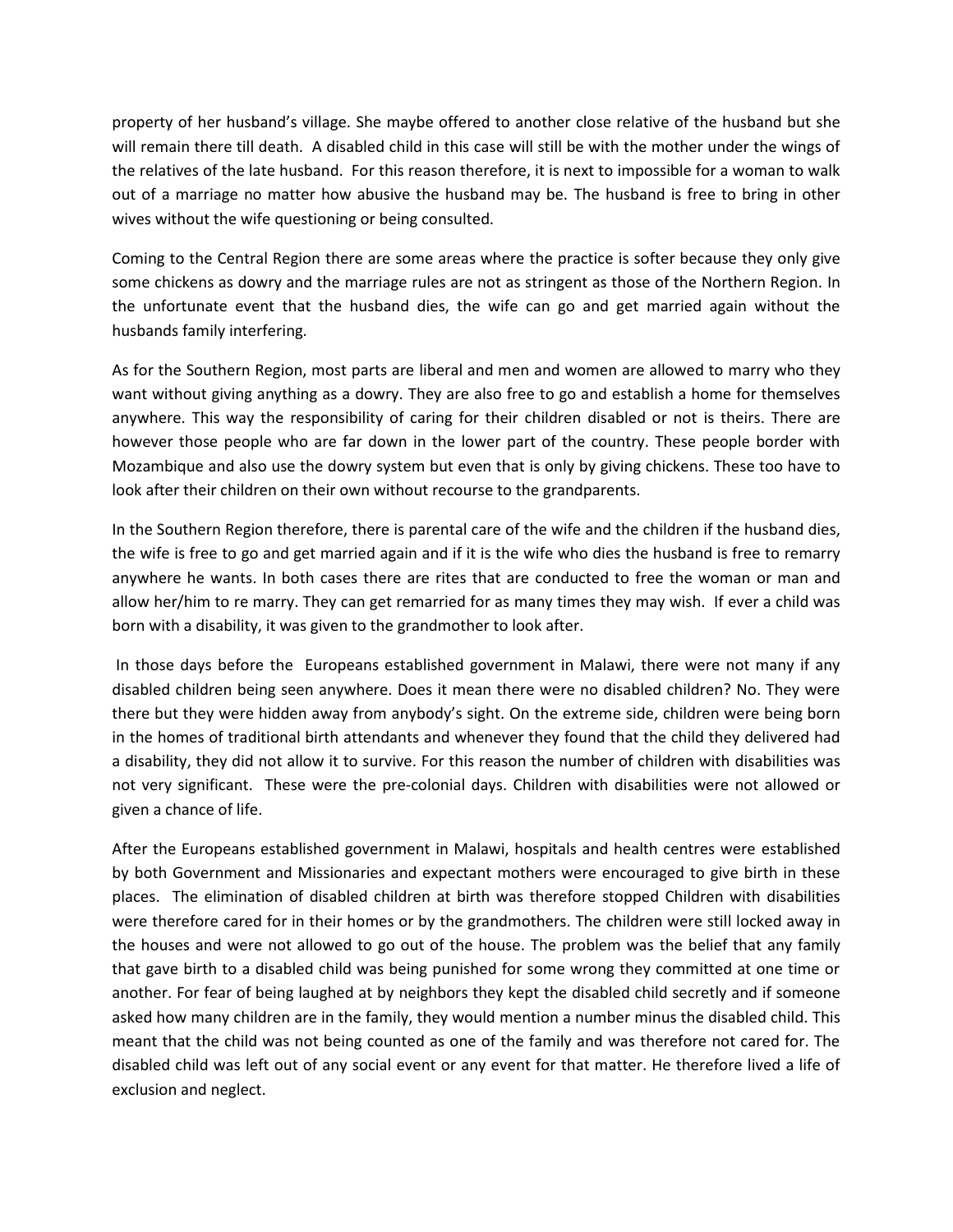Today, Malawi has undergone some changes and people are now enlightened and now know that disability is not inability. They understand that one may be disabled in some way but may be able to do other things far much better than others.

It is said that at least fifteen percent of the world population is disabled in one way or another and that the number is increasing everyday due to birth trauma and urbanization. Malawians are getting disabled due to road accidents that are happening on our roads due to the increased number of vehicles plying the roads and the poor roads infrastructure that make the roads very unsafe to travel. Industrialization has also increased bringing in industrial diseases like tuberculosis and others that come in with inhaling toxic material.

In the past disability was confined to mean a physical bodily impairment especially that caused by polio. But now it is known that it is any condition that limits a person from performing certain functions which any other person can easily do. Now anybody found in this predicament is just labeled a disabled person. How is disability defined now after the colonials took over government of Malawi?

Disability is an impairment that maybe cognitive, physical, mental, intellectual, sensory and in some cases a combination of these. It substantially affects person's life activities and may occur from a person's birth or during his life time. For those who get disabled at birth and grow with the disability, it becomes easier to cope with it. But those who become disabled late in life find it very hard either to accept or even adapt to the new situation of their lives. This is understandable in that it is hard for a person today to be able to run around and tomorrow to be wheelchair bound. To be removed from the role of bread winner to receiver. It is not easy.

With independence in 1964, and with help from overseas partners, the government of Malawi started to look at the disability as a problem that needed to be looked into. The killing of children with disabilities was long gone and people had learned to accept their disabled children as people and started to look after them and let them play with other children where they could.

In 1976, President Kamuzu Banda opened the first sheltered workshop for the disabled in Blantyre the commercial hub of Malawi. During the opening ceremony, he made a remarkable speech in which he said "Nobody wants to be nobody" This was a very important statement which even now carries a very big meaning. Everybody today is striving as much as possible to become someone, President, a cabinet minister, a company chief executive officer etc. And that is what President Banda was hinting at so that the disabled people should be employed and become something else apart from the disabled. This too is why all people including those with disabilities are being encouraged to take education seriously. The Government also established a vocational training centre where people with disabilities are learning various skills that can enable them start a business of their own and earn a living. The Government further established a tie and dye workshop where the disabled were taught how to dye fabrics into different colors and this became a success. Once taught to do the tie and dying, they could do it easily in their homes and sell the finished product for money and become self-sustaining members of the community.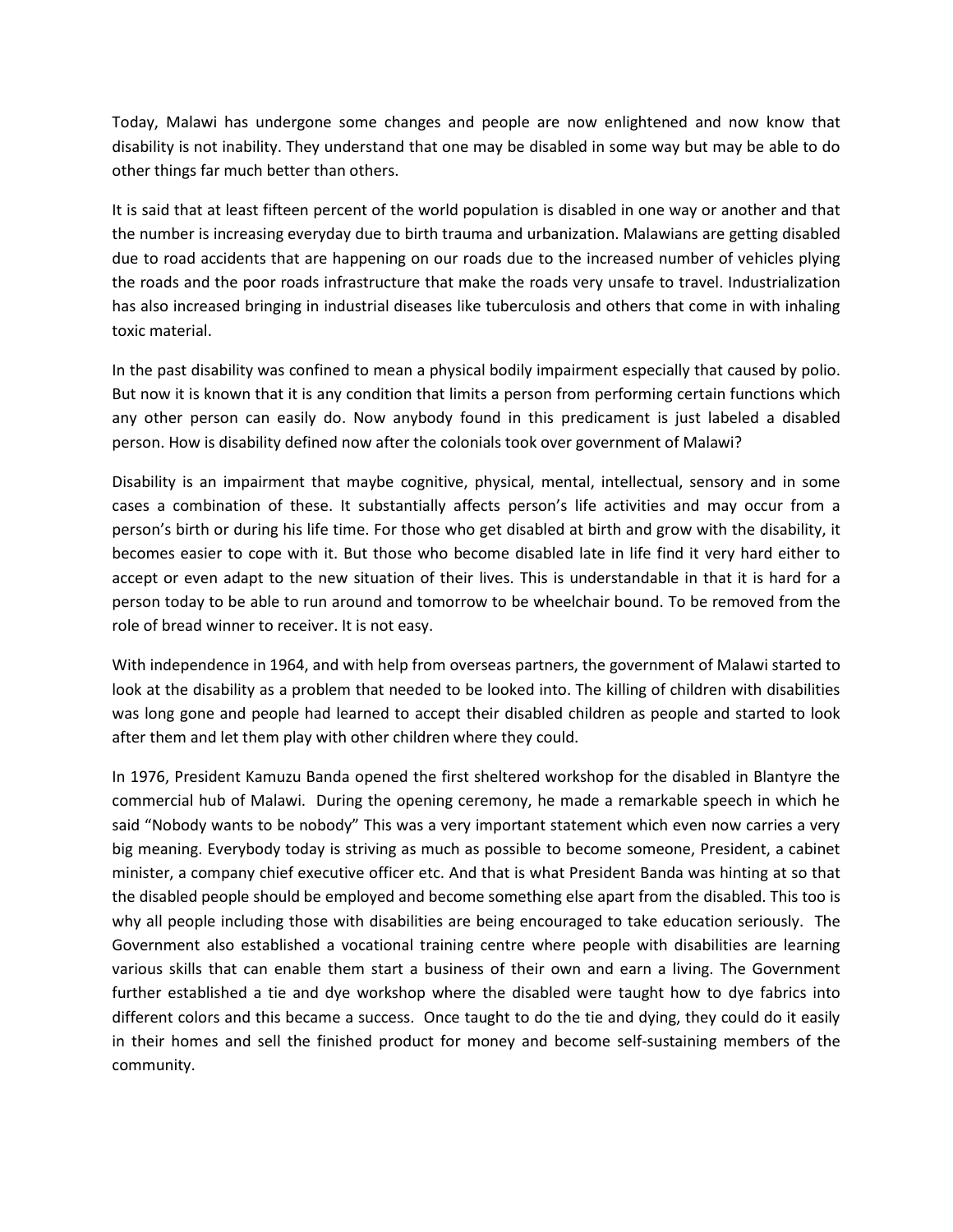Independence politically has been achieved; a sheltered workshop has been established for people with disabilities, is that all. No. People were still having problems of various kinds which needed to be addressed in order to start thinking that we are taking care of their colleagues with disabilities.

Looking at people who are blind. These people are not able to see and therefore need training in most aspects of life. They need mobility training and use of the cane to be able to move from one place to another. The number of resource Centre's for the blind are very few indeed and cannot train everybody who is blind. There are also very few people in Malawi who are trained in the teaching of the blind. It is also hard for them to be integrated into the normal schools very few have managed to get to the University of Malawi and graduated but this is a very insignificant number The other problem is that even after graduating job placement becomes a very serious challenge as people think that a blind person cannot perform the functions required for any job. For this reason we can therefore not claim to have taken care of the people whose disability is blindness. Some blind people have been trained in farming and been allocated plots to grow cotton tobacco and other cash crops in what have been called resettlement areas. The problem here is supervision as there is need for agriculturist to be giving direction in such cases and yet there are no trained agriculturists for the blind. The other problem is that although they may get a big harvest, markets are some distance away and transport to the markets in the resettlement areas is not easily available. The Government of Malawi has reached an agreement with the Chinese Government to open a market for cotton and a textile industry in Malawi to process the cotton and also produce fabrics. This means that at least a market for the cotton grown by the Malawian Farmers including the blind will now have an easy market as the buyers will collect the cotton from the farms selling points. This will help in the empowerment of the blind farmers.

There are also those with hearing disability. There are those who have total inability to hear and those who have some residual hearing. The ones with some residual hearing can be helped with hearing aids which in Malawi are only available at a Catholic Missionaries called Montfort College for the deaf. This College is in the in the Southern Region of Malawi. The missionaries are the only ones who provide education for these deaf disabled people and to think it is the only school available in the country shows that the problem of the people with hearing impairment has not even started to be addressed. What this means is that such people cannot go to university because the facilities are not there. If we can imagine one centre placed six or seven hundred kilometers away, how do we expect the hearing impaired from the Northern Region, and from the Centre to access services at all. Even those in the Southern Region, Chiradzulu, where the College is situated is still very far for a lot of people. This means that a lot of them cannot get the assistance required. And even the hearing aids, they can be repaired at only this centre, so if someone from may be the Central or the North needs a hearing aids or just its maintenance, they cannot make it due to distance. These people also face the problem of discrimination in work places. For example, in factories it may be important that a person must be able to hear the machines working otherwise they will not know when something has gone wrong. For this reason they get sidelined. It also happens to be the only place where sign language is taught.

Coming to physical disabilities, these come due to loss of function in one limb due to one reason or other paralysis for example etc. People with physical disabilities need medical rehabilitation for a start, then mobility assistive devices, then later vocational training.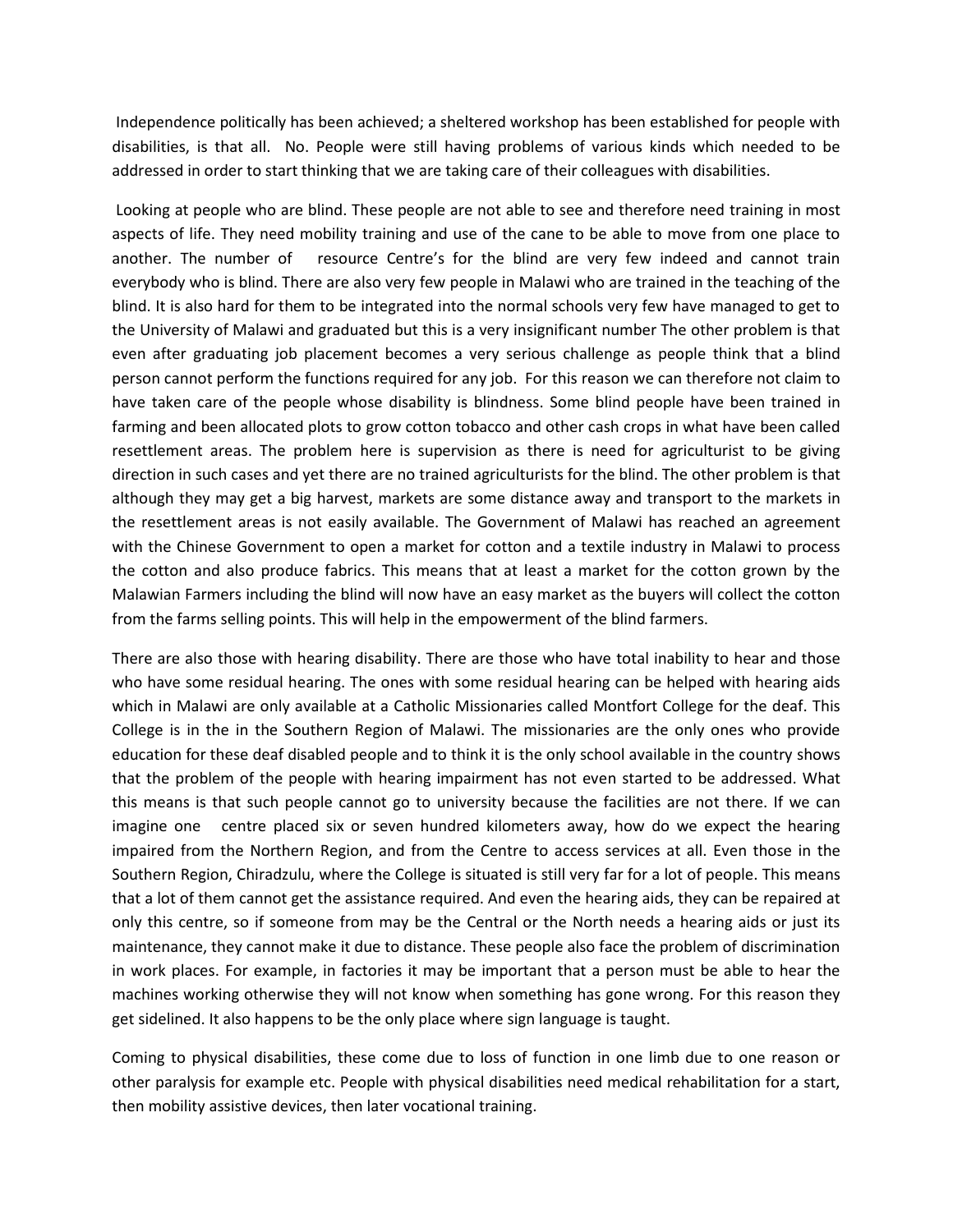In Malawi only one organization called Malawi Against Physical Disabilities provides medical rehabilitation to persons with physical disabilities. This is one that was established in Blantyre in 1979 in order to care for people with physical disabilities caused by polio. It employs medical doctors, physical therapists, occupational therapists, speech therapists and orthopedic technicians. All these make up a team to provide medical rehabilitation to the person with a physical disability. The physical therapist gives physiotherapy treatment to the person in order to try to bring some function to the affected limb, the Occupational therapist trans the person to try to do the things he used to do before the disability so that on completion of the rehabilitation process he may be able to return to work or do the things he used to do. The speech therapist gives speech therapy or speech training to some people who have become disabled and have lost their speech. The orthopedic technician looks at the mobility devices needs of the person and takes measurements of any mobility assistive device that may be required so that he can pass them to the workshop for production of the appliance needed. This really is a comprehensive team. The availability of only one Centre in the country has put people with physical disabilities in a bad situation in that many cannot access the rehabilitation services and as a result end up in the streets begging; again nobody wants to be nobody let alone a beggar which is demeaning to anybody.

Job placement is another challenge as most employers do not have faith that a physically challenged person can manage to do tasks that need to be done and even more diligently than anybody else.

To just digress a little, one day, an advertisement appeared in one of the local news papers seeking applications for the post of Chief Executive Officer for a certain charitable organization. I decided to try my luck and put in an application with all my educational qualifications etc. They decided to invite me for an interview perhaps I should have informed them that I was physically disabled and then maybe they would not have wasted their time inviting me for an interview. Any way I was invited and did go for the interview. The minute I stepped into the interview room I knew I would not get the job. There were five people in the room but the way they looked at me and the expression on their faces as I went in with one side partially paralyzed they already made up their minds that I was not suitable. Just to cover their embarrassment they asked me why I Applied for the job and I said I applied because of the advertisement that appeared in the newspapers and because I thought that I qualified according to the requirements they had put in the advert. They also asked me how I intended to be coming to work if at all I was given the job. I said, just like anybody else who comes to work and just like I went for the interview. They asked me if I needed money for transport, I told them that I had come using my own transport and would return using the same transport. I never heard from them again. That is one of the major problems facing people with physical disabilities. The in born feeling is that any person with a disability cannot do the work required.

Coming back to problems facing people with physical disabilities in Malawi, Structural barriers are another inhibiting factor to access to employment for those with physical challenges. Most buildings in Malawi are disability unfriendly and inaccessible to people with physical disabilities. Wheelchairs cannot go in and a person using crutches cannot scale the steps thereby making it impossible for the person to get to the offices where ramps are made at all they are too steep for any use. Still another problem is that in the rural communities people believe that any family that has a disabled child is being punished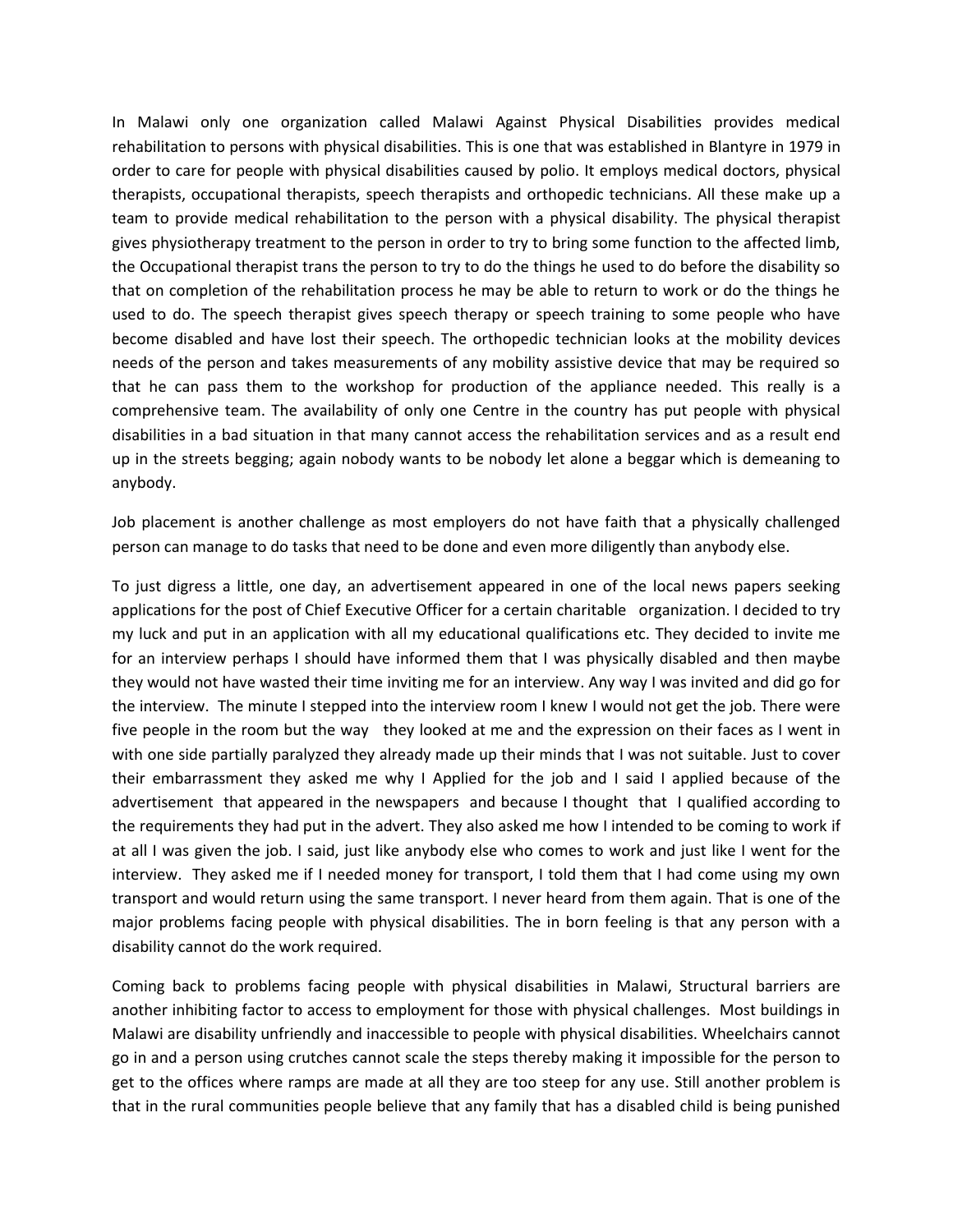for something wrong they did long ago. It is therefore a curse to have a disabled child. With this belief people with physical disabilities are treated badly even by their own family members. Then there is the stupid belief among some Malawians that if you are HIV AIDS positive and you sleep with a physically disabled woman, you will be cured of the AIDS virus. W omen with physical disabilities therefore are in danger of being raped and having the HIV AIDS virus transmitted to them.

Malawi has only one rehabilitation Centre for physically disabled people and it mainly takes in people who have recently become disabled due to road accidents, work related accidents, attacks from thugs, gender related violence, strokes induced by high blood pressure, HIV AIDS, and other diseases. All these flock to the centre as they have no other place to go. The result is that cold cases do not have the chance of rehabilitation. Not that they are being segregated, but only that space is very insufficient. We as Malawi Against Physical Disabilities are trying to address this with other partners so that there should be more rehabilitation centres. This is a problem on its own. There are small organizations coming in and providing rehabilitation on a small scale in the outlying townships. This is helping in reducing the impact of the problem of lack of rehabilitation service places.

Yet another problem facing people with physical disabilities is lack of mobility appliances and their cost. A Wheelchair produced in Malawi cost about two thousand Malawi Kwacha which is about two hundred seventy three United States Dollars. Which is too much for an ordinary Malawian especially one with a physical disability. In the past Malawi Against Physical Disabilities was receiving the necessary support from donors, we used to produce them and give them out to those in need freely. This was because Malawi Against Physical Disabilities was getting funding from foreign donors. Following the massive looting of Government Coffers by Government officials the donors stopped funding program in Malawi as a result Malawi Against Physical Disabilities has no funds with which to produce mobility appliances resulting in more suffering from those who were benefitting from the wheelchairs. These items were enabling the people to go to schools, go for business and even attend local political gatherings. That way they were kept occupied and therefore found life meaningful. Still another problem facing people with disabilities is finding a partner and as a result a blind man will marry a blind woman and those with physical disabilities will find another person with a physical disability to marry. This also applies to the hearing impaired. Talking about marriage, a certain physically disabled girl was pregnant and when her time came, she went to the largest hospital in Malawi which is the Queen Elizabeth Central Hospital. On arrival there she was greeted with the question "Even people like you can get pregnant" which I think was rather stupid coming from a so called educated nurse in a referral hospital.

Another problem is that people with disabilities mostly have limited education as a result their scope of advancing in the employment ladder is very limited. This is a very big disadvantage to anybody's life as everyone expects advancement.

It is said that disability is synonymous with poverty. What it means is that most people who have disabilities are mostly poor and indigent. This is not by choice. The reason is that people with disabilities are mostly resident in the rural areas where opportunities are very limited. They therefore do not have the resources with which to empower themselves. This is why some of them resort to begging in the streets. Those born in affluent families and have financial muscle have less problems and even in finding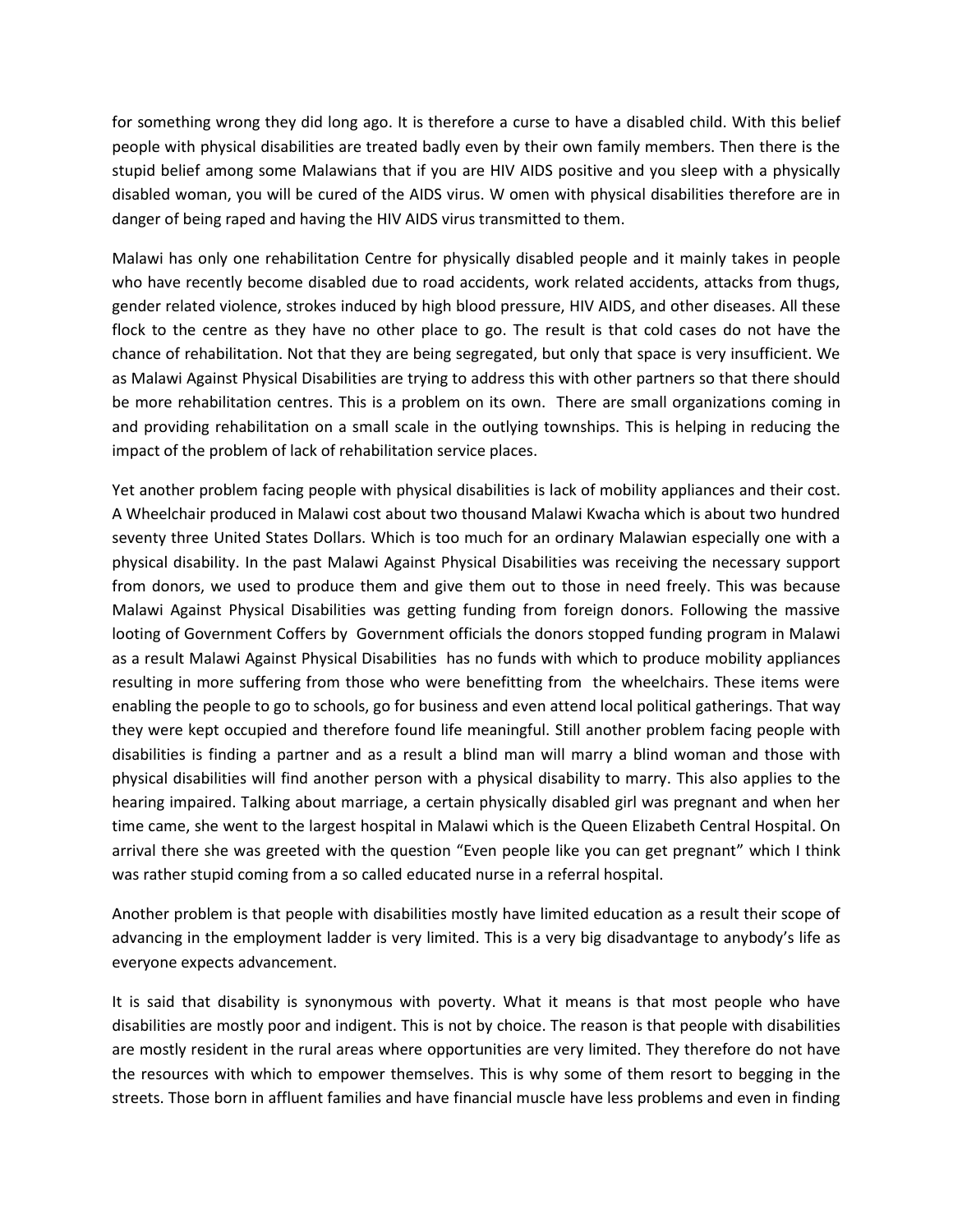partners there is no problem because the woman is assured of security in marrying such a person. There are people in this country who are disabled but are rich and have shops, cars etc. They get married without hardships.

Another problem that needs to be addressed is that people with disabilities do not have a voice to be heard. There are many organizations purporting to speak for the disabled but in actual fact they are there for their own gains. These people lobby for finances which they say will go towards helping people with disabilities when in actual fact they are financing themselves and their own projects while the people with disabilities are left as bystanders and have no say in the whole mess. This is why at one time the people with disabilities in one of their conferences used the theme " Nothing for us without us" just to show those who were benefitting from disabilities that the real people are aware of the situation.

As an example, the organization Malawi Against Physical Disabilities has been operating in the whole country meeting people with physical disabilities and seeing their needs. This was made possible due to the donors who were giving funds for all the operational work. When their agreed period of work expired, the work of going to the communities stopped. This spelt doom for the people with physical disabilities in the communities and their caregivers. Now these people are now suffering because the services they were receiving are no longer there. They are suffering silently in their homes hoping that one day MAP will come back to their assistance one day. Now the question is where are the said organizations that pretend to speak for them? What are they doing in these circumstances? Malawi Against Physical Disabilities as a service provider is not an advocacy organization. Its job is to provide the services. They cannot therefore be expected to provide services and at the same time be lobbying for funds. If the people with physical disabilities had a voice at all, they would not have been facing the problems they are facing now. They could have accosted those in authority to explain why the services of an organization like MAP should stop. But alas, they have no voice. The voices heard most are those of N G Os fighting the government for one reason or another. These are in the Newspapers, on radio and on television.

Malawi Against Physical Disabilities, though not an advocacy organization decided to see how it can help. An appointment with the head of State was arranged and the Head of State received the MAP management at State house where he was informed about the plight of people with physical disabilities in the rural areas. Of course for selfish reasons, some individuals and organizations were not happy with the action taken by Malawi Against Physical Disabilities. But after the Head of state heard the full story, he promised to do something about it. He however said that this would take a bit of time as it would mean changing the status of the organization from non-Government to Government and this would involve the Ministry of Justice. After the change the organization will then become part of Government and it will be possible to provide government funding to it. The fear is that if Malawi Against Physical Disabilities is funded as a non-government organization, then all the other NGOs will be at its doorstep asking for funds. This is understandable and for this reason, the people with physical disabilities have to endure a long wait indefinitely. Map will however not stop fighting until something tangible is done and a lasting solution is put in place.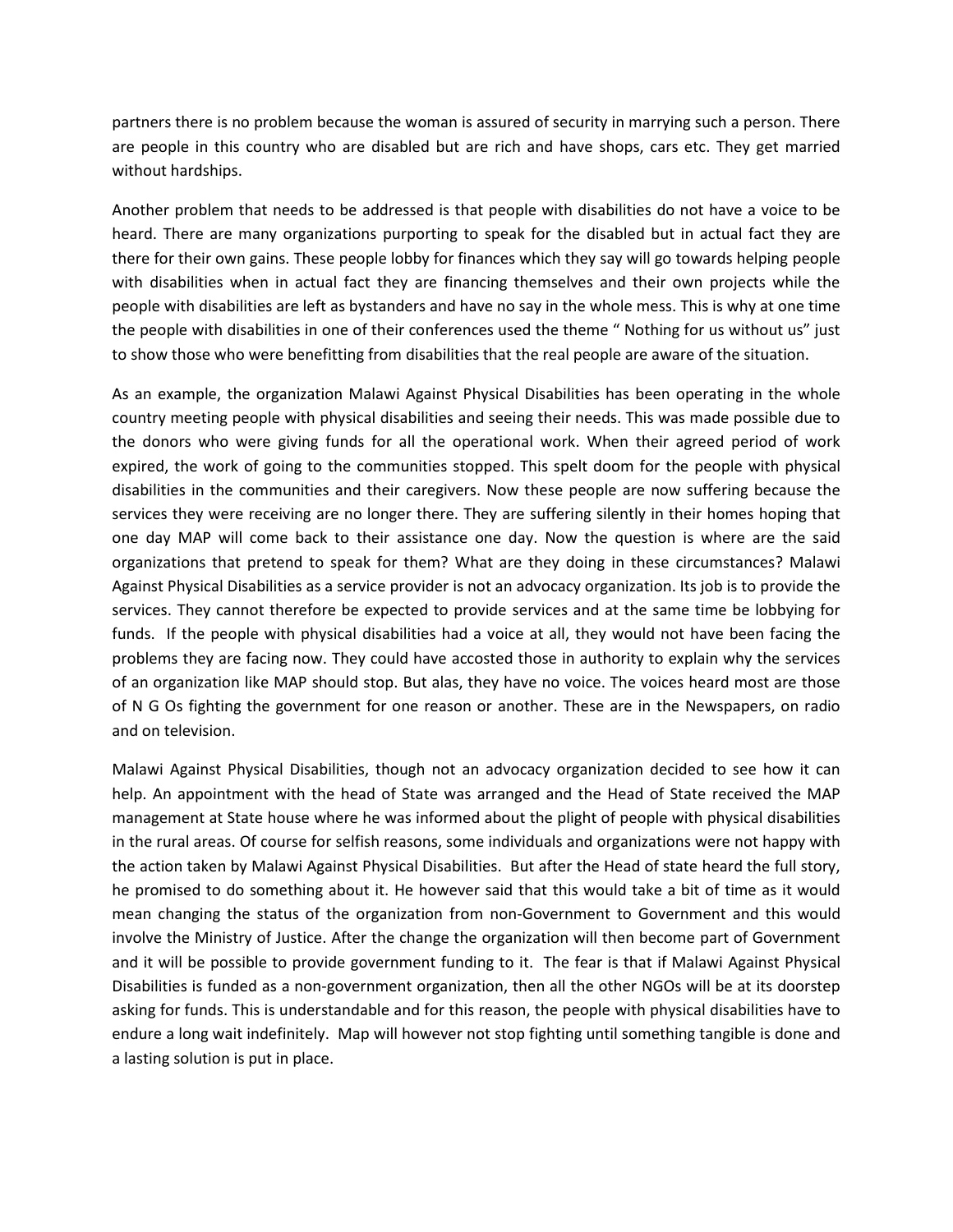The problems facing people with disabilities in Malawi are still many. The other one is transport. In Malawi, people use minibuses to go from one place to the other. These minibuses cannot take wheelchairs or tricycles. As a result the buses are not usable by people with disabilities. There are no vehicles in Malawi which have conveyors for wheelchairs as a result people with disabilities in Malawi are left on bus stages waiting for someone who can feel for them and give them a lift with the wheelchair. In fact people with disabilities face the toughest times in that apart from being discriminated against they are left out of most outdoor life and are given names like cripples and such other unpalatable names. The other problem is that that people with disabilities in Malawi do not have a voice to be heard. There are organizations that purport to be speaking for people with disabilities but in actual fact they are there for their own gain. The organizations lobby for finances which are said to be going towards the work of the disabled people when in actual fact the funds are for their own wellbeing. The said beneficiaries are left as bystanders in the whole mess. This is why at one time people with disabilities organized a symposium and as one of their themes they said "Nothing for us without us" This is proof that there are a lot of things being planned for people with disabilities without their involvement. Another problem is that when they are looking for housing, the housing institutions or the house owners sideline them saying how will he pay and what if he fails to pay?

The largest problem facing people with disabilities is stigma. They face discrimination, in education, in health etc. in jobs in marriage and very many other cases

#### WHAT IS BEING DONE TO RESOLVE THESE ISSUES?

As has already been said, people with various types of disabilities face many problems and these problems need to be sorted out.

#### Infrastructural Development

Roads are one of the best things that bring development in any country, bad roads are a barrier to people with physical disabilities. I myself with one side paralyzed, fail to walk on rough surfaces. Even a short distance is very difficult for me, may be it is because I got paralyzed at an advanced age. But the fact remains that good road surfaces remove a lot of barriers for people with disabilities. The Government of Malawi is now busy reconstructing roads. Old roads are being maintained and new ones are being constructed in very many places. This means that those places which were inaccessible to people with disabilities are going to be accessible. The Malawi president on 15<sup>th</sup> March 2018 launched a very ambitious transport plan which is aimed at improving all roads, rail and water transport systems. This will make accessible a lot of things where there were none. These are things like health centers, shops etc. and will therefore make life easier for people with disabilities. The roads will also make it possible for people to get to towns where most of the things needed in life are found as transport will easily be available. These will allow even people with disabilities to access services which were out of reach for them. I t is easier to travel on a good surface using a wheelchair or tricycle.

Infrastructural development will bring hospitals close to many people. This will enable caregivers to get treatment for their children where the need arises.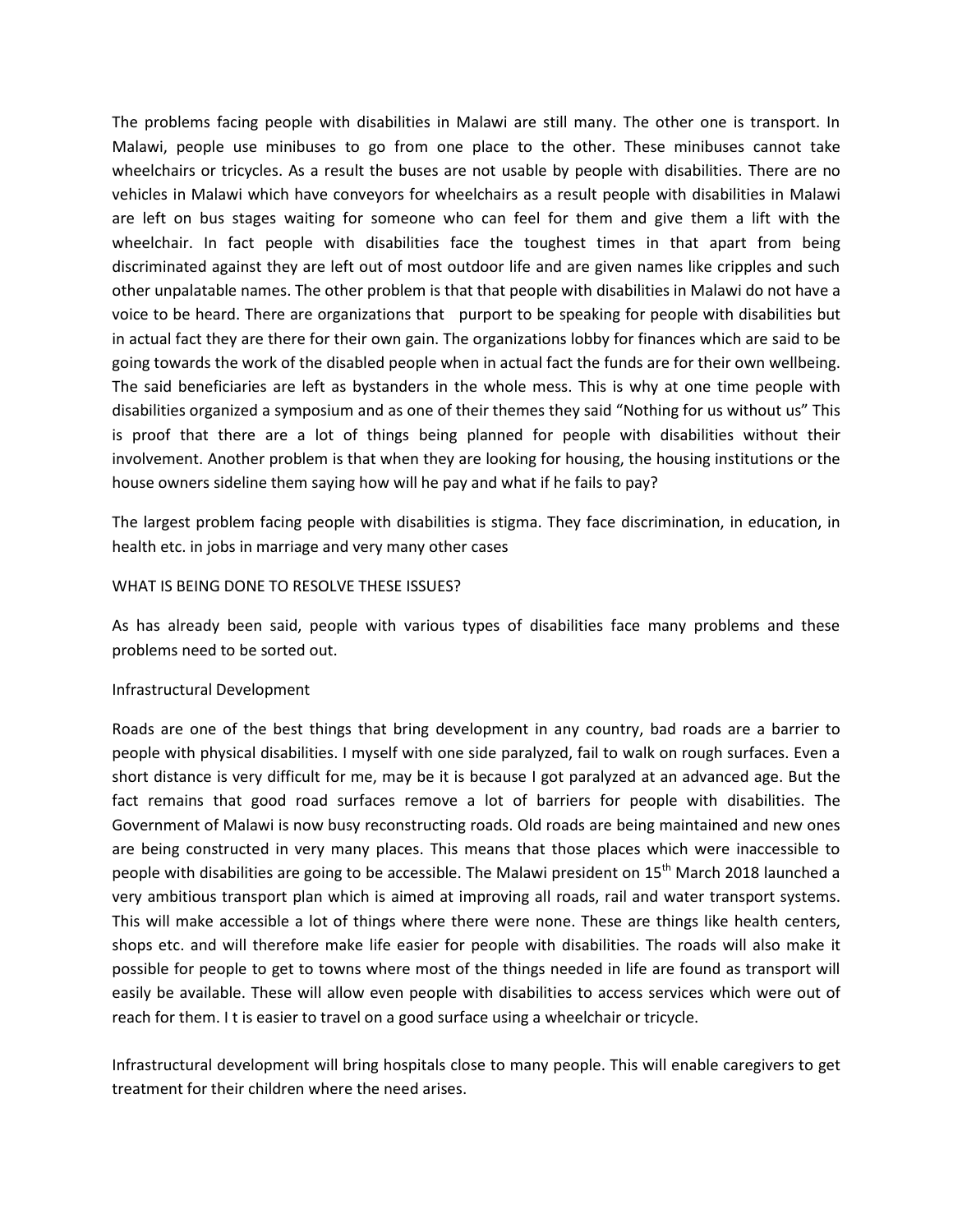#### The Disability Act

In 2012 the Government of Malawi passed the disability act which has sections that enforce some actions to be done in order to secure the safety of people with disabilities. As an example, built into the act is the fact that whenever buildings are being planned, they must be planned with people with disabilities in mind. For example doors must be wide enough to allow access of wheelchairs. There should not be steps but ramps which people on wheelchairs or even those who are blind can manage. Where these are not useful, buildings must have lifts that will enable people with disabilities to get to where they want to go. Coming to civic education which is a very important tool, this should be applied to all classes of society because the ignorance that is there covers everybody. The electronic and print media must be used intensively so that nobody is left out. In the rural areas, the radio is the best mode of giving information to the communities as almost everybody listens to the radio. These messages should be aimed at ensuring that all people in the country are aware of disability issues.

The act also makes it mandatory for employers to create some room for the employment of people with disabilities. This will address the problem of discrimination in selection of prospective employees.

On the educational front, the Government of Malawi is trying to make education accessible to all people including those with disabilities. Educational places of all kinds are being constructed with ramps and steps are being discouraged. This is making it possible for people with disabilities to attend school. These structural changes have been extended to tertiary education. Education is therefore becoming accessible to all people. Even those who are blind Government is bringing braille into the colleges as well.

People with disabilities have been having problems to have their voices heard by the community at large. Now with the Malawi National Association for the Deaf, The Malawi Union for the Blind, The Association for Physically Disabled people in Malawi in place, they all have a platform to make their voices heard. They have access to the highest office in the land and can make appointment to have discussions with the president or cabinet ministers of the country.

Public transportation still has to be looked into.

### Mobility

Wheelchairs are available in commercial places where they are sold at very exorbitant prices. These are wheelchairs that are very decent looking. They are made in Europe and have to be imported into the country. This is why they are very expensive. For those whose interest is mobility. They come to Malawi Against Physical Disabilities to get a wheelchair or tricycle at a reasonable price. In spite of this, there are still very few people who can afford to pay the cost of the wheelchair and as a result they go to Indians who have shops in the town and they seek help from these to pay for individual appliances at times. Unfortunately, the people with physical disabilities abuse this facility and go to several shops seeking the same kind of help. There was one disabled person who was asked by the shopkeepers how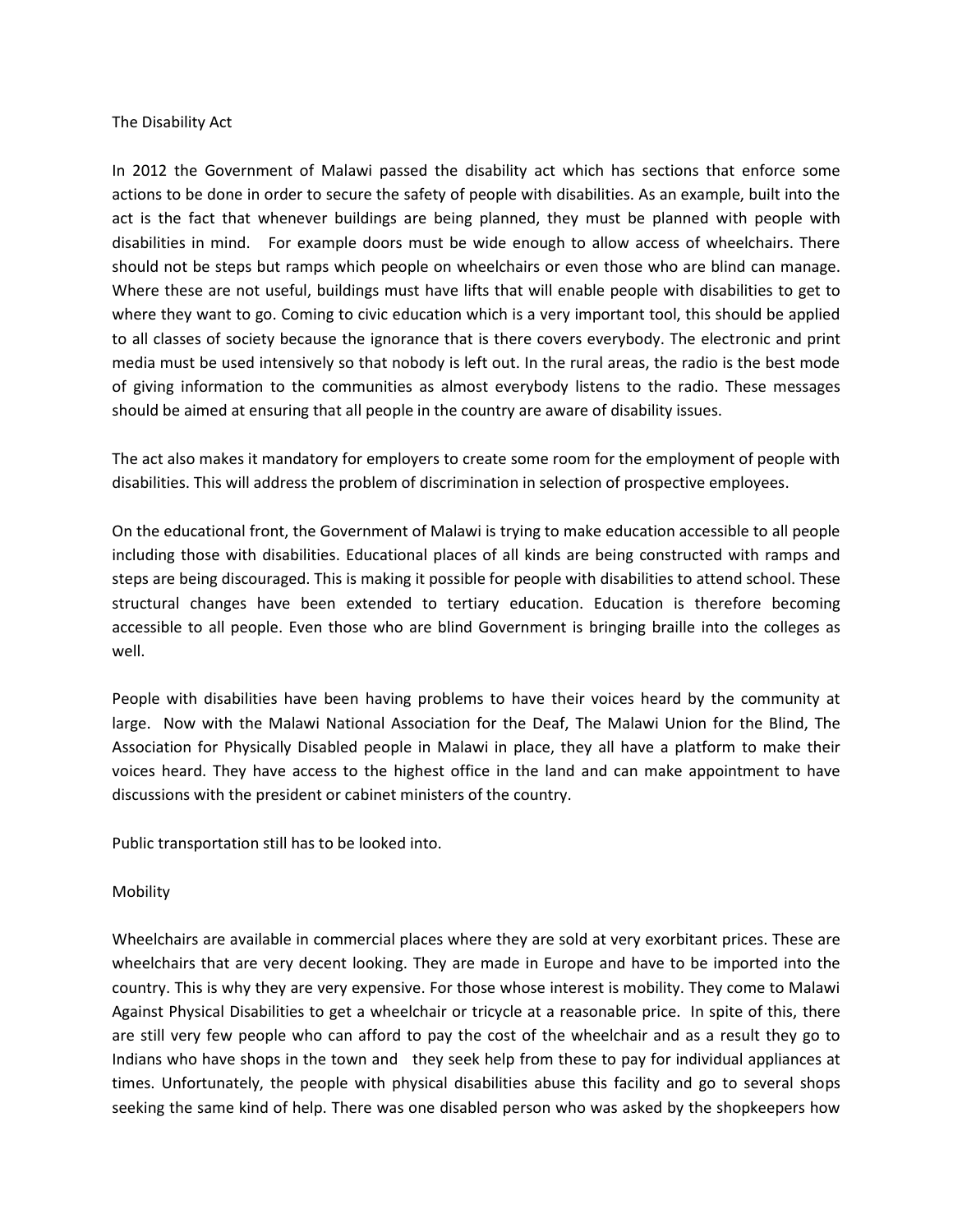much a wheelchair costs and when he got the price, he was given a cheque for Malawi Against Physical Disabilities to make for him one. He came to me with the cheque saying he wanted cash for the cheque which was cheating, we sent him back. Again at one time one of the local tycoons found a disabled person crawling from one of the outlying townships of Blantyre, he picked him up and brought him to MAP and asked why he was not given a wheelchair. Fortunately we keep records and it was found that he was given one just a few weeks ago. The man was angry with the tycoon saying had I continued crawling, by the time I get into town I always end with five thousand Kwacha because on the way people keep giving me money. Just another example of even people with disabilities needing civic education. It is the duty of Malawi Against Physical Disabilities as an organization to seek for financial assistance from various places in order to enable it to produce and issue the appliances to the needy disabled person. But the donors have helped Malawi Against Physical Disabilities for a very long time and are now tired and have therefore stopped helping. The organization can therefore not produce the items anymore until substantial funding is found. Unfortunately most European made wheelchairs are made of aluminum and are only suitable for urban areas and indoor work and are not suitable for the rural areas where most disabled people are found. These wheelchairs then break down in no time at all and because it is not possible to repair them in the rural areas, they get discarded therefore leaving the disabled person with no means of movement forcing them back into crawling, which is very pathetic. Those wheelchairs made by Malawi Against Physical Disabilities are made of local materials which can be found anywhere. They are therefore easy to maintain as they can be welded anywhere where there is a local welder. The wheels are the normal bicycle wheels which use the normal bicycle tyres and tubes which are easily available in local shops. There are people who have copied the wheelchair making and have tried to commercialize the items, unfortunately wheelchairs are not things that can be made enmasse. They are supposed to be tailor made. Each person needing a wheelchair in Malawi has to be measured and the wheelchair has to be produced according to the specifications. Wheelchairs made anyhow will end up bring down the user and possibly injuring them. Sometimes a wheelchair can be found to be too small for the person or too large. In both cases the wheelchair is not suitable. Pre made wheelchairs are therefore not suitable for Malawian users.

The other problem facing people with disabilities is self-discrimination. This is a problem which possibly they themselves do not see or do not care about. They push themselves into a corner and say "I am disabled". It is not known whether this arises from self-pity or what. I know this for certain because there is in the employ of Malawi Against Physical Disabilities an officer with physical disability, whenever he has a financial problem, he goes to the Asians to beg for financial assistance even when he needs to get a loan from the banks, he uses his disability as a tool and because people still do not understand disability they let him get away with it. I also recall a person who was a habitual criminal. When one day people caught him for the umpteenth time, they amputated his hands and left him with arm only. But using just the arms, he went to steal chickens and he was chased and caught. His excuse was that he was disabled but the judge looked at his previous record and noted that he was a habitual thief even before his disability, he was sent to prison for a very long spell. The feeling that I have a physical disability and must be helped is a bad attitude which only the people who have disabilities need to address. Our officer is not the only one. Some persons with disabilities drive vehicles knowing that they need to pay road tax, insurances etc. and when they are accosted by traffic police due to lack of these, they say they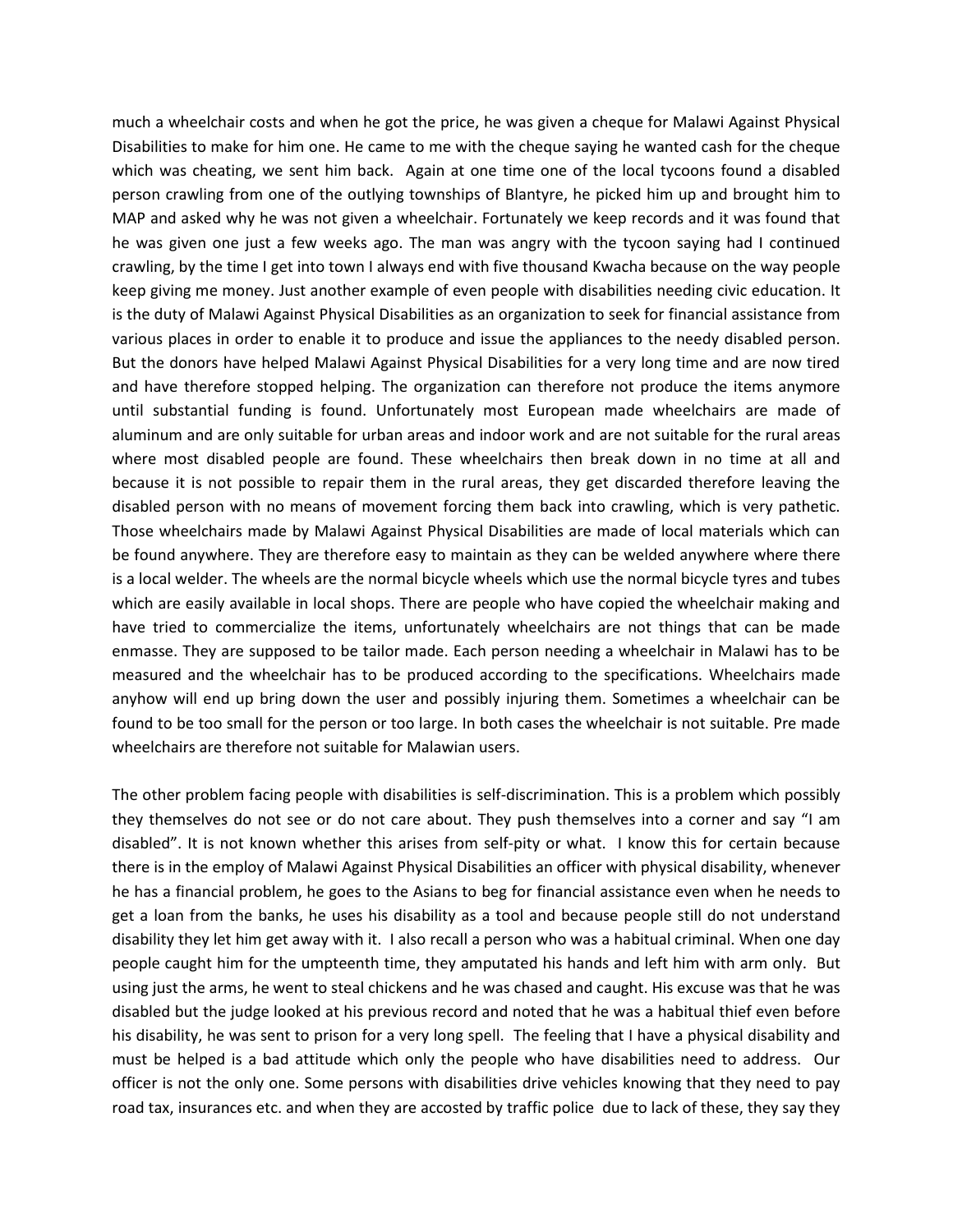are disabled and the police should feel compassion for them. This is really a very bad mental perception which may need social psychological treatment. In Malawi Against Physical Disabilities, we have just recruited a social counselor who we hope will be instrumental in getting rid of this mentality. The social counselor is for the person with the disability, one, two his or her spouse, and three the caregivers as well.

Yet another problem that faces people with disabilities is masqueraders. There are people who go and sit on the doorstep of a shop and pretend to be either blind so that he should be given alms or pretending that one arm does not function just to be given money. This has happened several times. You find a person looking very disabled and out of compassion you take some money and give him only to find a few hours later the same person walking physically fit and without disability at all. Now these masqueraders are making it difficult for the real disabled to be helped. To counter this, the government of Malawi has put laws banning giving alms to individuals so that all those needing help can receive assistance in the appropriate manner. What the government of Malawi is saying is that anybody found begging should be arrested and so should those people giving the alms. How workable this law is I don't know. But it is civic education that is very essential to everybody and even companies and organizations.

Improvement of the love for people with disabilities. It has been noted that people with disabilities find it hard to find partners or wives. This is because the women of Malawi have not yet learned that disability is not in ability. There is therefore need to inculcate this fact in all people right from the start. I have personally known people with physical disabilities who were rejected by society rise to become cabinet ministers and the same people who rejected them flocking to them wanting to be friends. One woman was unable to get a boyfriend just because she was physically disabled. When she moved up the ladder and became a cabinet minister, suitors were all over the place until she picked one to marry. The same happened with a man who was wheelchair bound. Any time he approached a woman the women would rebuff him because of his disability. He however worked hard and became head of one of the agencies fighting for disability rights earning a good salary. In no time at all he had a wife.

What is required in the world, Malawi included is that the word disability and its connotations must be changed so that the people affected can breathe different air, and people's perceptions will change too. This can only be made possible if we start from the beginning of education for all people. All must learn that there is no such thing as disability. All people are able no matter what their situation is like. If this can be built into the minds of all people on earth, there will be a change of attitude from everybody.

It must be admitted that the problems faced by people with disabilities cannot be overcome at once and may be not at all but with some of the steps mentioned, it may be a start in the right direction and maybe in future there will not be any disabled people so to say as the word disability will have been erased from the dictionary and therefore from the minds of the people.

Serious action must be taken by governments to create equal educational facilities for everybody disabled or not. Equal employment opportunities must be availed to everybody so that nobody should be left out. This will bring equal empower meant and where everyone has equal chances of doing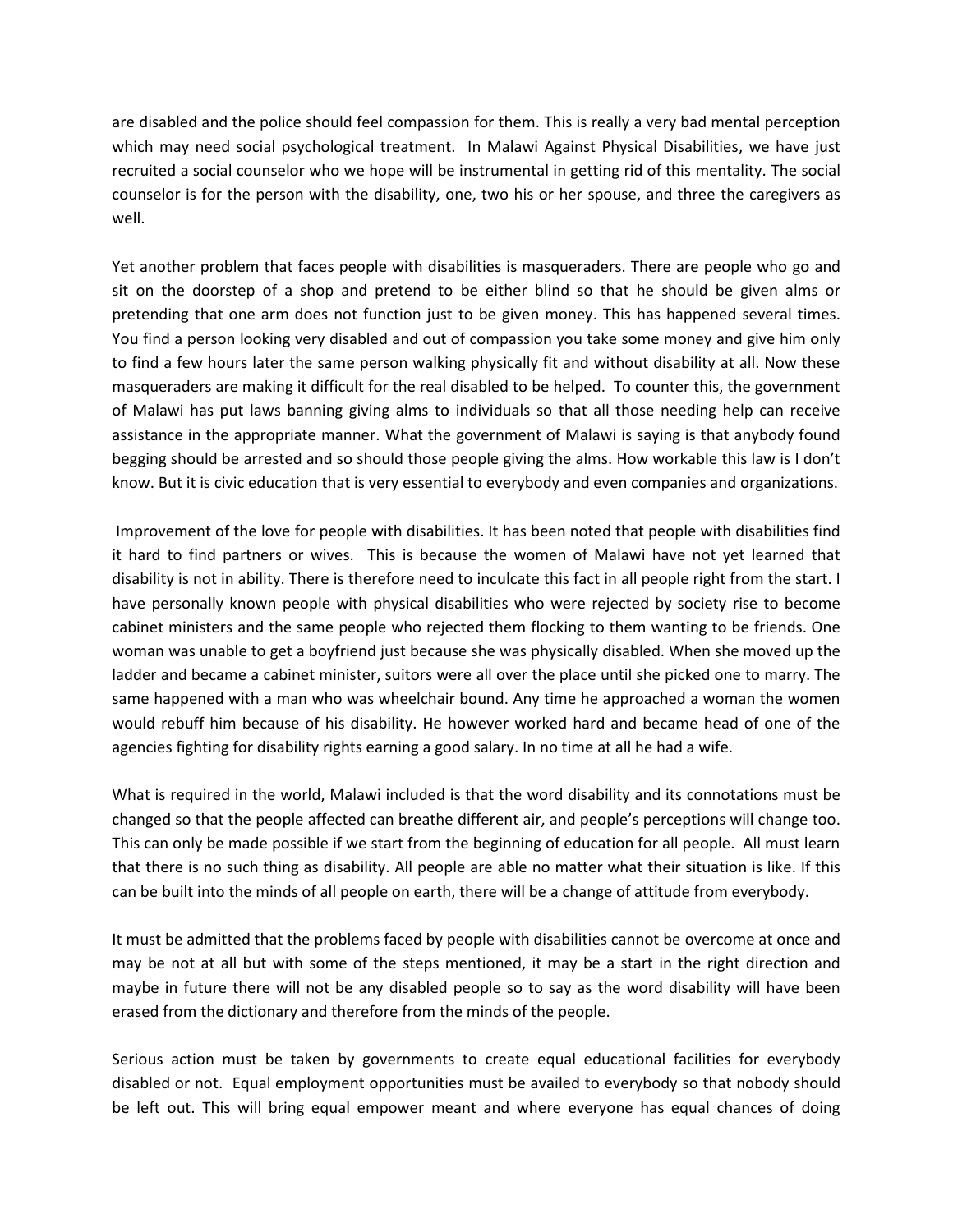business and getting rich or becoming very important in a way, people with disabilities will not find it hard to find partners casual or permanent. They will also not find it hard to find friends. Stigmatization of people with disabilities must go for good no matter how difficult it may be but it must be erased from the face of the earth.

Another problem affecting people with disabilities is the dependency syndrome. Because I am disabled, things should be done for me or that I must have special treatment. This I have experience of. Just as an example, one person with physical disabilities was being interviewed for a job with MAP, He was living about seven kilometers away from the office and was coming into town almost every day to do personal things. He was being pushed on a wheelchair. Asked how he would manage to come to work, he said he had no problem with that. He was given a job of a clerical nature where he was dealing with clients records and we made sure that the records should be placed where he could reach them with minimal difficulties. This went on for some time until one day one of the staff houses fell vacant and we asked him if he would want to be housed there. He gladly accepted. The house was one the organization had rented from a private individual. One day the owner said she wanted her house back and there was nothing to be done but to surrender the house. As luck would have it one staff was being sent abroad for training. This man was asked to move to this house which was just one or half a kilometer away. He started to come to work late and even a, absenting himself from work. When asked what his problem was he said the one who was moving him on the wheelchair was demanding salary for the services and he did not have the money to pay him. We told him the amount of money required would be put on top of his salary so that he should be paying the fellow. He only paid him for two months and stopped and started coming to work as and when he wished. He was give a final warning that should he continue with this he would be fired. He then demanded that for him to be coming to work in time transport should be organized for him to work and home every day. As there was no such arrangement at the time of his appointment it was turned down and he continued to absent himself until he had to be fired. He sued the organization for failing to look at his disability. In court, he was asked how he was employed and how he was going to be reporting for work, he said he had said that he would be going to work himself just for the sake of securing the job. Asked how he was going the first months, he said this changed because a fellow disabled person had been housed in a house near the work place while another non-disabled person was housed in the same area. So he wanted the non-disabled person to be moved to another place to create room for him. Why he said, because he was disabled. The court dismissed the case. He was depending on his disability and wanted to make capital out of it.

The same has happened again. A Person with hearing impairment was recruited to work as a cashier receiving money from customers, she swindled money amounting to three million Kwacha and on interview she pretended not to follow the proceedings but yet holds conversations with other women in the place. The money was charged to her account as a loan and it is being slowly deducted from her salary. Because she is disabled she pleaded for mercy as she has two girl children on humanitarian grounds she was not dismissed from work but left to carry the burden of repaying the stolen money. Unfortunately due to her disability she is demanding assistance with food, hospital treatment transport etc. This is coming back to the fact that she is taking advantage of her disability.